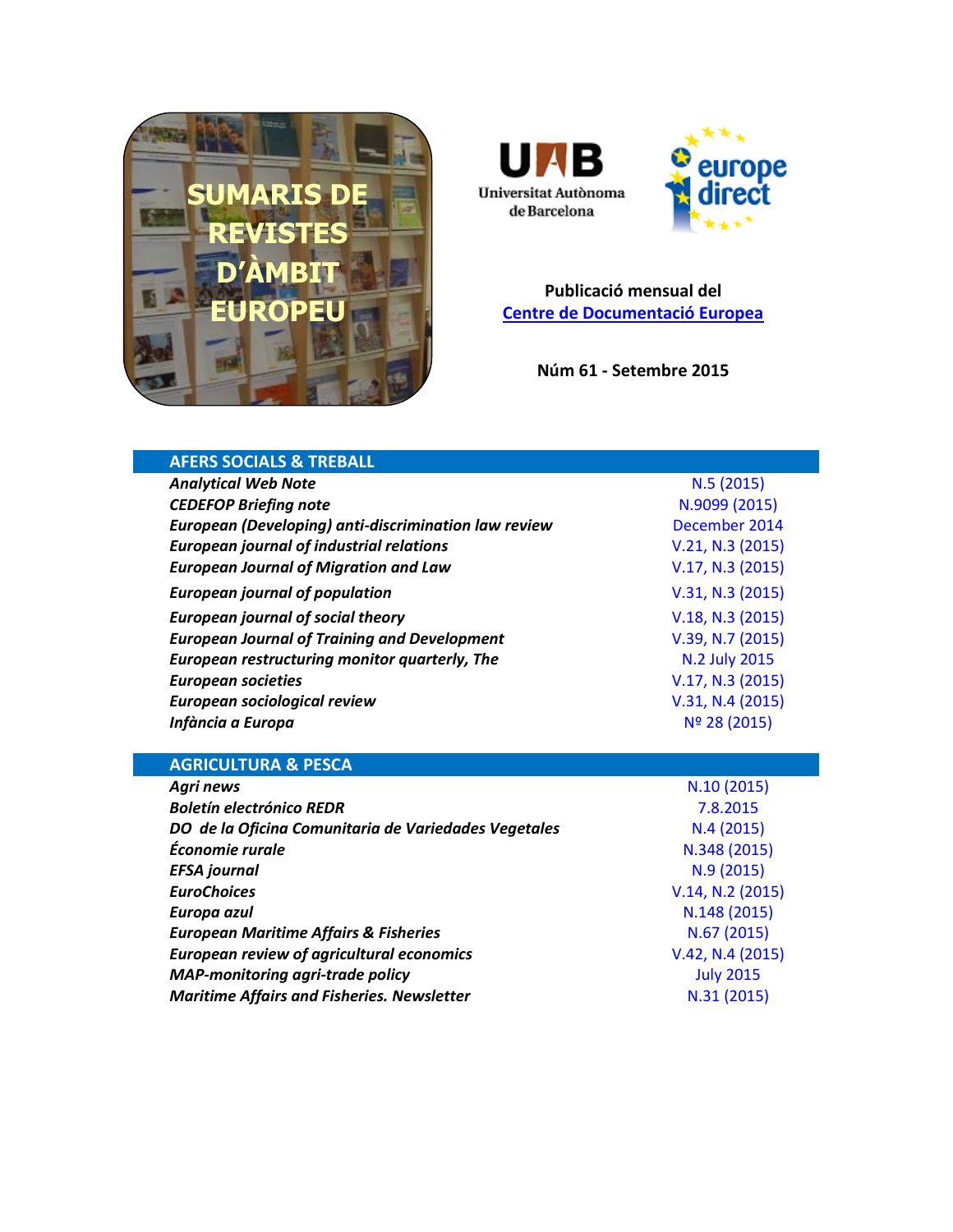| <b>CIÈNCIA, TECNOLOGIA &amp; TICS</b>                                       |                                   |
|-----------------------------------------------------------------------------|-----------------------------------|
| <b>EDPS - Newsletter</b>                                                    | <b>N.45 August 2015</b>           |
| <b>ERA Newsletter</b>                                                       | <b>June 2015</b>                  |
| <b>European Researcher</b>                                                  | V.97(2015)                        |
| <b>FET Through the keyhole</b>                                              | <b>July 2015</b>                  |
| Horizon: The EU research & Innovation Magazine                              | 1.9.2015                          |
| <b>International research update</b>                                        | N.58 (2015)                       |
| <b>JRC Newsletter</b>                                                       | September 2015                    |
| Research*eu results magazine                                                | <b>N.45 August 2015</b>           |
|                                                                             |                                   |
| DESENVOLUPAMENT & AJUDA HUMANITÀRIA                                         |                                   |
| <b>Cooperation &amp; conflict</b>                                           | V.50, N.3 (2015)                  |
| Desarrollo económico: revista de ciencias sociales                          | N.214 (2015)                      |
| <b>Development and change</b>                                               | V.46, Issue 5 (2015)              |
| Development policy review                                                   | V.33, Issue 5 (2015)              |
| <b>ECHO Daily Flash</b>                                                     | <b>Diari</b>                      |
| European journal of development research, The                               | V.27, N.4 (2015)                  |
| <b>European Journal of International Relations</b>                          | V.21, N.3 (2015)                  |
| <b>Finance &amp; Development Washington</b>                                 | V.52, N.3 (2015)                  |
| <b>Humanity</b>                                                             | V.6, N.2, Summer 2015             |
| Journal of development economics                                            | V.117(2015)                       |
| Journal of development studies, The                                         | V.51, N.7 (2015)                  |
| Journal of international development                                        | V.27, N.6 (2015)                  |
| <b>Oxford development studies</b>                                           | V.43, N.3 (2015)                  |
| Revista española de desarrollo y cooperación                                | N. 36 (2015)                      |
| <b>World Development</b>                                                    | V.76(2015)                        |
|                                                                             |                                   |
| <b>ECONOMIA &amp; FINANCES</b>                                              |                                   |
| Alternativas económicas                                                     | N.28 (2015)<br>Third quarter 2015 |
| <b>Basic figures on the EU</b><br><b>BCE - Proyecciones macroeconómicas</b> | Septiembre (2015)                 |
| <b>BioRes Bridges Trade</b>                                                 | V.9, N.6 (2015)                   |
| <b>Boletín económico del BCE</b>                                            | N.5 (2015)                        |
| Committee on budgets newsletter                                             | 3.9.2015                          |
| <b>Eastern European Economics</b>                                           | V.52, N.6 (2014)                  |
| <b>EC Tax review</b>                                                        | V.24/4(2015)                      |
| <b>ECB - Occasional paper</b>                                               | N.165 (2015)                      |
| <b>ECB - Research bulletin</b>                                              | Summer 2015                       |
| <b>ECB</b> – Statistics paper series                                        | <b>N.10 August 2015</b>           |
| <b>ECB Working paper</b>                                                    | N.1845 (2015)                     |
| <b>ECFIN E-news</b>                                                         | N.122 July 2015                   |
| Économie politique                                                          | N.67 (2015)                       |
| <b>EIB</b> Info                                                             | N.157 (2015)                      |
| <b>EU Trade news</b>                                                        | 5.8.2015                          |
| European economic review                                                    | V.79 October 2015                 |
| European journal of comparative economics, The                              | V.12, N.1 (2015)                  |
|                                                                             |                                   |

*Eurostatistics – Data for short-term economic analysis* [8-2015](http://ec.europa.eu/eurostat/en/web/products-statistical-books/-/KS-BJ-15-008) *Géoéconomie* [N.75 \(2015\)](http://www.cairn.info/revue-geoeconomie-2015-3.htm)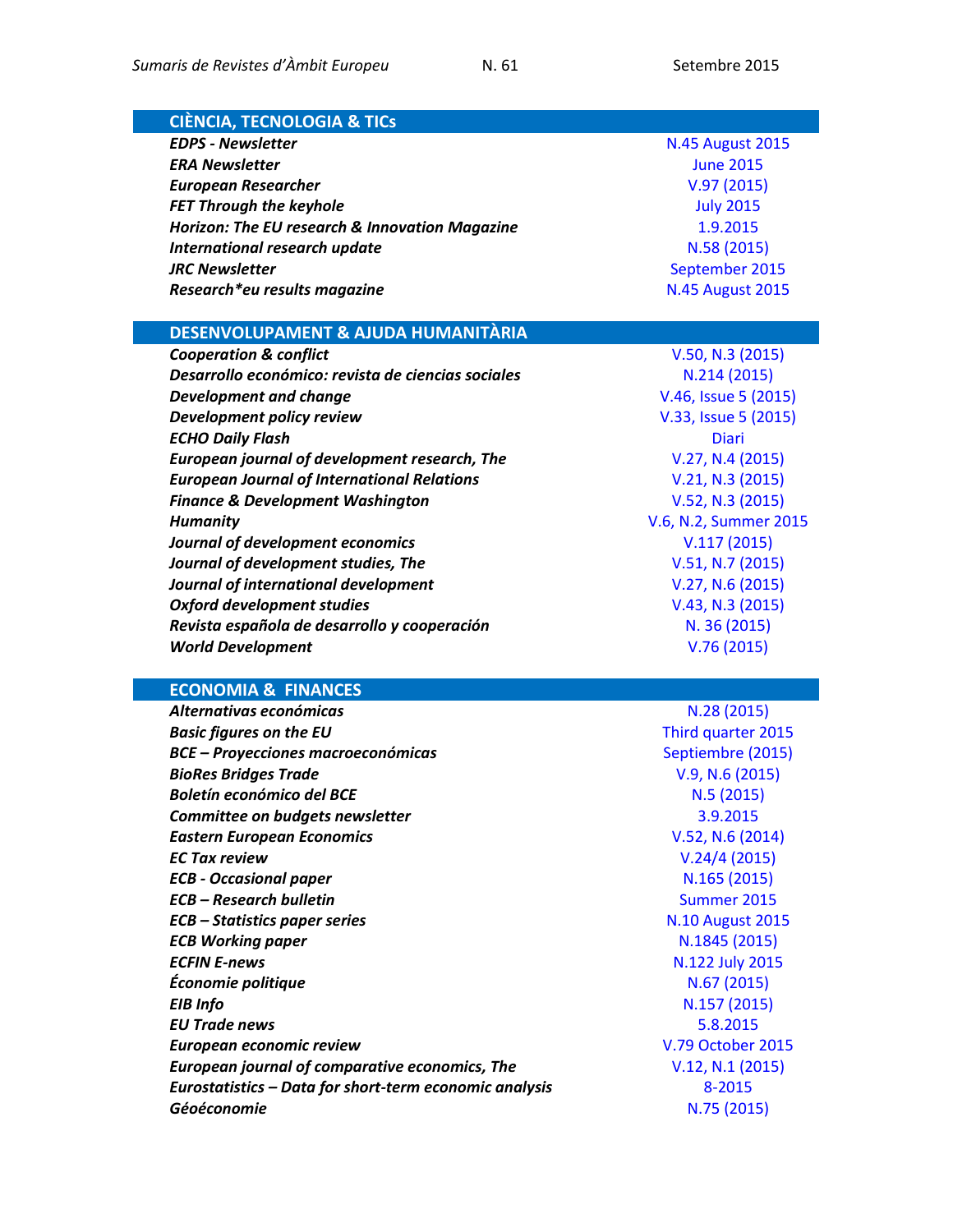| <b>Global Trade and Customs Journal</b>             | V.10, Issue 9 (2015) |
|-----------------------------------------------------|----------------------|
| Harmonised indices of consumer prices               | <b>July 2015</b>     |
| <i><u><b>Intereconomics</b></u></i>                 | V.50, N.4 (2015)     |
| Journal - Tribunal de Cuentas Europeo               | N.8(2015)            |
| Journal of economic growth                          | V.20, N.3 (2015)     |
| <b>Journal of the European Economic Association</b> | V.13, N.4 (2015)     |
| Journal of world trade                              | $V.49-4(2015)$       |
| Legal issues of economic integration                | V.42/3(2015)         |
| <b>Mediterráneo Económico</b>                       | N.27 (2015)          |
| Presupuesto y gasto público                         | N.79 (2015)          |
| <b>Taxation and customs union</b>                   | 4.9.2015             |
| Tribunal de Cuentas Europeo. Informes y dictámenes  | Informe especial     |
|                                                     | 2/2015               |

| <b>EDUCACIÓ, CULTURA &amp; AUDIVISUALS</b> |                  |
|--------------------------------------------|------------------|
| Alicante news                              | <b>July 2015</b> |

| Alitulite liews                                            | <b>CTOZ AINE</b> |
|------------------------------------------------------------|------------------|
| <b>CEDEFOP Briefing notes</b>                              | N. 9099 (2015)   |
| <b>C-News: culturelink newsletter</b>                      | N.99 (2015)      |
| <b>Culture action Europe</b>                               | Summer 2015      |
| eBulletin (European Agency for Special Needs and Inclusive | <b>July 2015</b> |
| <b>Education</b> )                                         |                  |
| e-Competitions: antitrust case laws e-Bulletin             | August 2015      |
| <b>Education &amp; Culture: e-newsletter</b>               | July/August 2015 |
| eLearning papers                                           | N.43 (2015)      |
|                                                            |                  |

# **EMPRESA & INDÚSTRIA**

| Empresa e industria e-boletín                       | 14.7.2015             |
|-----------------------------------------------------|-----------------------|
| <b>European business law review</b>                 | V. 26/4 (2015)        |
| <b>European business review</b>                     | V.27, N.6 (2015)      |
| <b>European business review, The</b>                | <b>July 2015</b>      |
| <b>European Choral Magazine</b>                     | 2/2015                |
| <b>European company law</b>                         | V.12/4(2015)          |
| <b>European competition journal</b>                 | V.11, N.1 (2015)      |
| <b>European Journal of Communication</b>            | V.30, N.4 (2015)      |
| <b>European journal of innovation management</b>    | V.18, N.4 (2015)      |
| <b>European journal of training and development</b> | V.39, N.7 (2015)      |
| <b>European language gazette, The</b>               | N.27 (2015)           |
| <b>European patent bulletin</b>                     | N.1537 (9.9.2015)     |
| Eu-Topías                                           | V.9(2015)             |
| eZine (ECF)                                         | September 2015        |
| <b>Formation emploi</b>                             | N.130 (2015)          |
| Infància a Europa                                   | N.28 (2015)           |
| <b>IRIS: Legal Observations of the EAO</b>          | 2015-7                |
| <b>ITRE Newsletter</b>                              | <b>Issue 8 (2015)</b> |
| La Revue internationale de l'éducation familiale    | N.36 (2014)           |
| M@n@gement                                          | Vol.18, N.2 (2015)    |
| <b>OHIM : Official Journal</b>                      | September 2015        |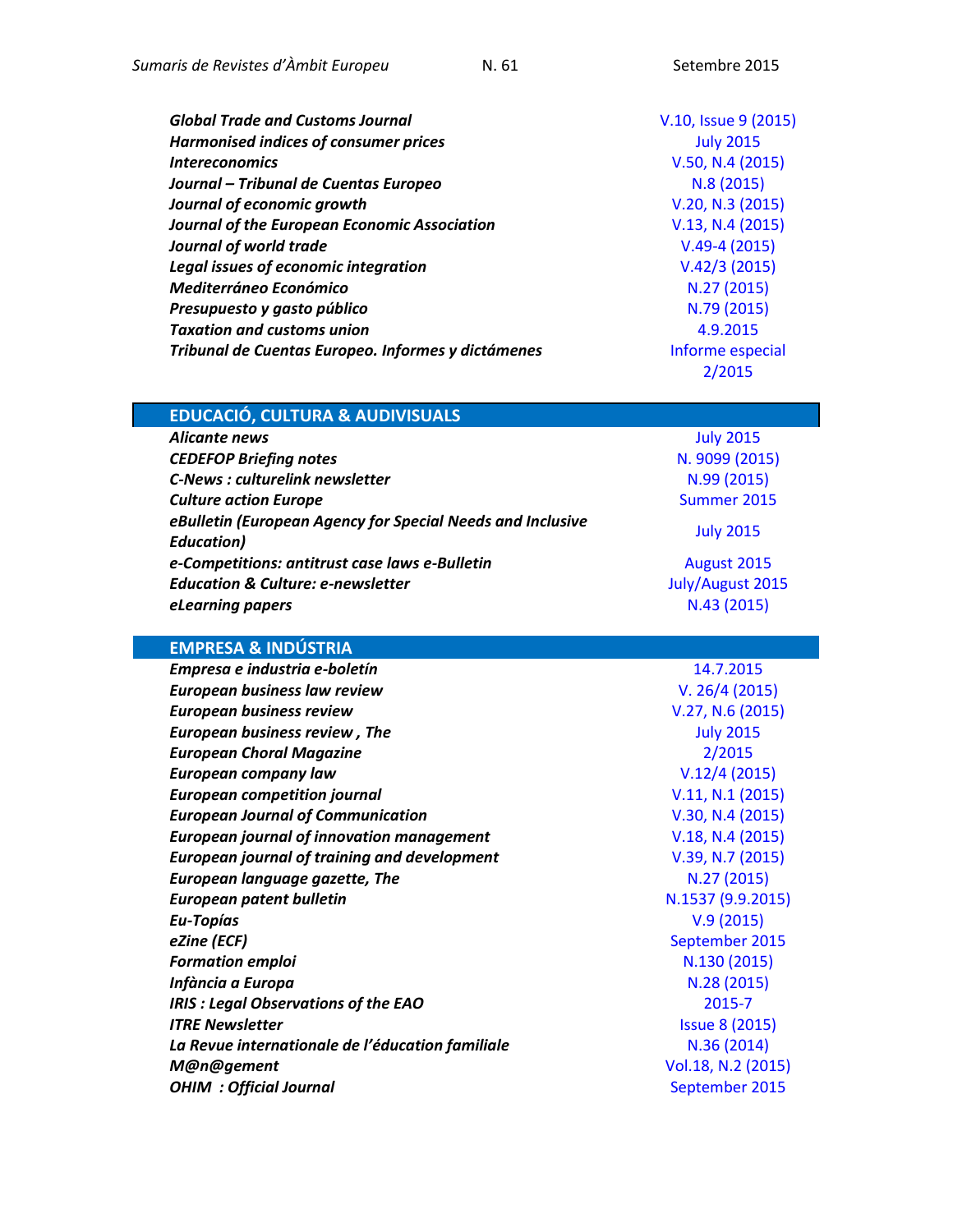| <b>INTEGRACIÓ EUROPEA &amp; GOVERNANÇA</b>                   |                               |
|--------------------------------------------------------------|-------------------------------|
| <b>CES Working Papers</b>                                    | <b>Issue 2 (2015)</b>         |
| <b>Common market law review</b>                              | V.52/4(2015)                  |
| <b>Comparative European politics</b>                         | V.13, N.5 (2015)              |
| <b>EUI Working Papers RSCAS</b>                              | N.60(2015)                    |
| <b>Eurobarometer</b>                                         | N.83 (2015)                   |
| European studies newsletter                                  | August 2015                   |
| <b>European Union Politics</b>                               | V.16, N.3 (2015)              |
| Geopolítica(s)                                               | V.6, N.1 (2015)               |
| Journal of common market studies                             | V.53, N.Suppl. (2015)         |
| <b>Journal of European Public Policy</b>                     | V.22, Issue 10 (2015)         |
| Legal issues of economic integration                         | V.42/3(2015)                  |
| <b>Living Reviews in European Governance</b>                 | V.10(2015)                    |
| <b>Multitudes</b>                                            | N.59 (2015)                   |
| Nuevo federalist, El                                         | Septiembre 2015               |
| <b>Parliament Magazine, The</b>                              | <b>Issue 418 Sept. (2015)</b> |
| <b>Politico</b>                                              | September 2015                |
| Politique étrangère                                          | <b>N.3 Autumn 2015</b>        |
| Revue du marché commun et de l'Union européenne              | N.591 (2015)                  |
|                                                              |                               |
| <b>JUSTICIA, MIGRACIONS &amp; DRETS DELS CIUTADANS</b>       |                               |
| Amnistía internacional: revista sobre derechos humanos       | N.127 (2015)                  |
| Cahiers de droit européen                                    | V.51, N.1 (2015)              |
| <b>DROI Subcommittee on Human Rights newsletter</b>          | N.22 (2015)                   |
| Droit et société                                             | N.90 (2015)                   |
| <b>EDPS Newsletter</b>                                       | <b>N.45 August 2015</b>       |
| Europa e diritto privato                                     | N.2(2015)                     |
| European constitutional law review                           | V.11, N.1 (2015)              |
| European journal of crime, criminal law and criminal justice | V.23, N.3 (2015)              |
| <b>European journal of international law</b>                 | V.26, N.2 (2015)              |
| <b>European law review</b>                                   | N.4(2015)                     |
| <b>European public law</b>                                   | V.21, N.3 (2015)              |
| <b>European review of private law</b>                        | V.23/4(2015)                  |
| <b>Europol review</b>                                        | 2014                          |
| <b>FRA</b> newsletter                                        | September 2015                |
| <b>Humanity</b>                                              | V.6 N.2 Summer 2015           |
| InDret: revista para el análisis del derecho                 | N.3(2015)                     |
| International journal of constitutional law                  | V.13, N.2 (2015)              |
|                                                              |                               |
| International journal of human rights, The                   | V.19, N.6 (2015)              |
| <b>JURI report</b>                                           | Issue 14 Sept. 2015           |
| Revue du droit de l'Union européenne                         | N.2(2015)                     |
| <b>Unión Europea Aranzadi</b>                                | N.7(2015)                     |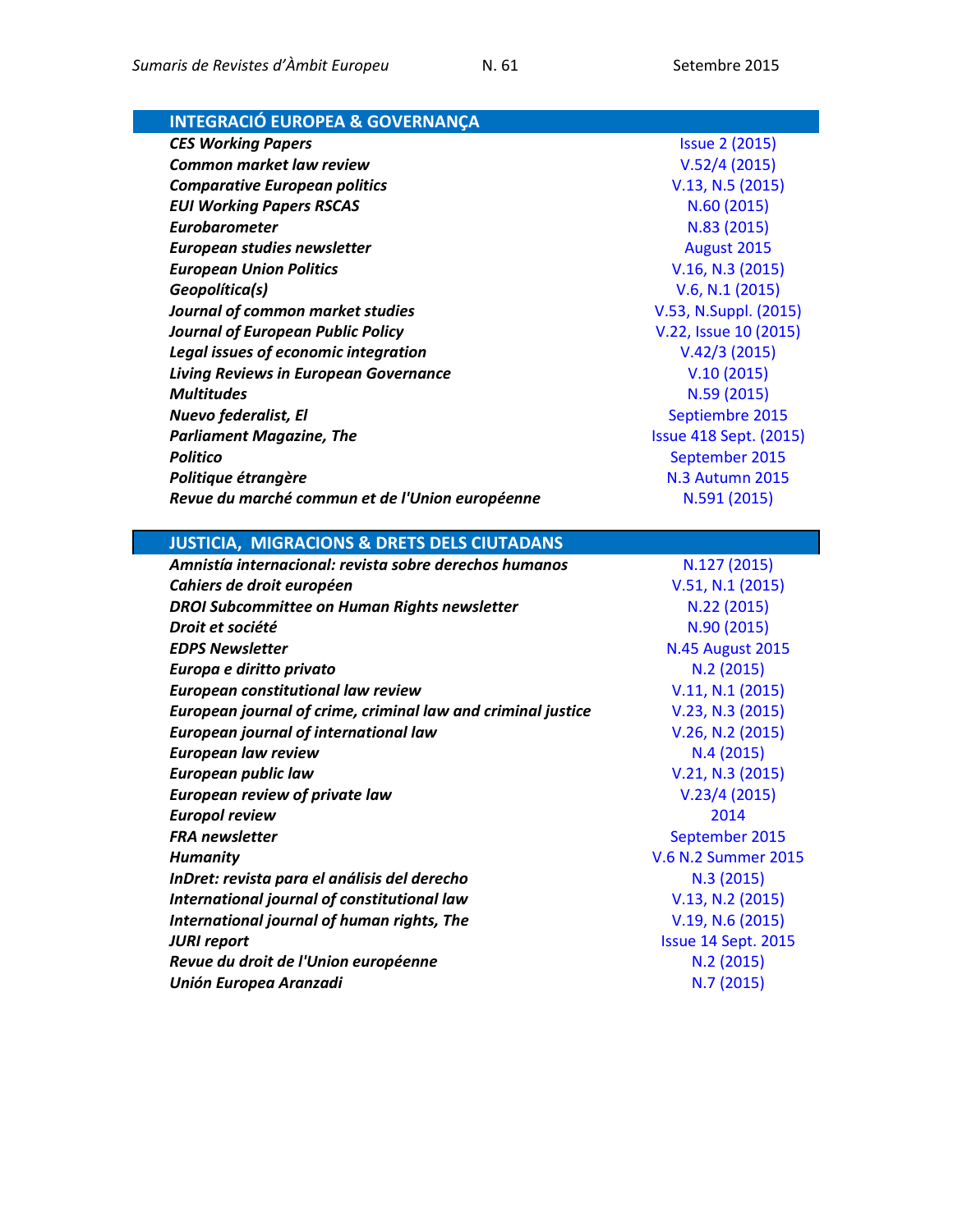| <b>MEDI AMBIENT &amp; ENERGIA</b>                             |                        |
|---------------------------------------------------------------|------------------------|
| <b>EcoAP Newsletter</b>                                       | (30.7.2015)            |
| <b>ENVI News: newsletter from the EP Committee</b>            | <b>Issue 14 (2015)</b> |
| <b>Environmental policy and governance</b>                    | V.25, N.4 (2015)       |
| European energy and environmental law review                  | V.24/4(2015)           |
| <b>LIFE</b> newsletter                                        | Aug.-Sept. 2015        |
| <b>Medio Ambiente para los europeos</b>                       | N.57 Mayo 2015         |
| Review of European, comparative & international               | V.24, N.2 (2015)       |
| environmental law<br>Revista catalana de dret ambiental       |                        |
|                                                               | V.6, N.1 (2015)        |
| Science for environment policy. News alert                    | <b>Issue 427</b>       |
| <b>REGIONS &amp; DESENVOLUPAMENT LOCAL</b>                    |                        |
| Carta local : revista de la FEMP                              | N.283 Sep. 2015        |
| Cités                                                         | N.62 (2015)            |
| <b>Committee of the Regions: eNewsletter</b>                  | <b>Julio 2015</b>      |
| Espaces et sociétés                                           | N.162 (2015)           |
| Intercultural cities newsletter                               | N.39 Sept. 2015        |
| <b>Investigaciones regionales</b>                             | N.31 (2015)            |
| Panorama inforegio                                            | N.54 (2015)            |
| <b>Regional and federal studies</b>                           | V.25, N.3 (2015)       |
|                                                               |                        |
| <b>RELACIONS EXTERIORS &amp; POLÍTICA DE SEGURETAT</b>        |                        |
| Barómetro sobre conflictos y construcción de paz              | N.38 (2015)            |
| <b>CBRNE-Terrorism newsletter</b>                             | August 2015            |
| <b>Central European journal of international and security</b> | V.9, N.3 (2015)        |
| studies (CEJISS)                                              |                        |
| <b>Esglobal</b>                                               | Sep. 2015              |
| Estudios de política exterior                                 | N.167 (2015)           |
| <b>EU Foreign Affairs Journal</b>                             |                        |
|                                                               | N.3(2015)              |
| European foreign affairs review                               | $V.20, N.2-1 (2015)$   |
| <b>European journal of international relations</b>            | V.21, N.3 (2015)       |
| <b>Foreign affairs Latinoamérica (FAL)</b>                    | V.15, N.3 (2015)       |
| Informe semanal Política Exterior                             | 954 (21.9.2015)        |
| <b>ISS Alerts</b>                                             | (18.9.2015)            |
| <b>ISS Brief</b>                                              | N.28 (2015)            |
| <b>ISS Chaillot Papers</b>                                    | N.135 (2015)           |
| <b>Notes internacionals</b>                                   | N.127 (2015)           |
| Puentes para un diálogo. Europa-América Latina                | N.159 (2015)           |
| Revista CIDOB d'afers internacionals                          | N.110 (2015)           |
| Revista de la OTAN                                            | 13.7.2015              |
| <b>Revista Elcano ARI</b><br><b>Weekly Compass</b>            | N.8(2015)              |